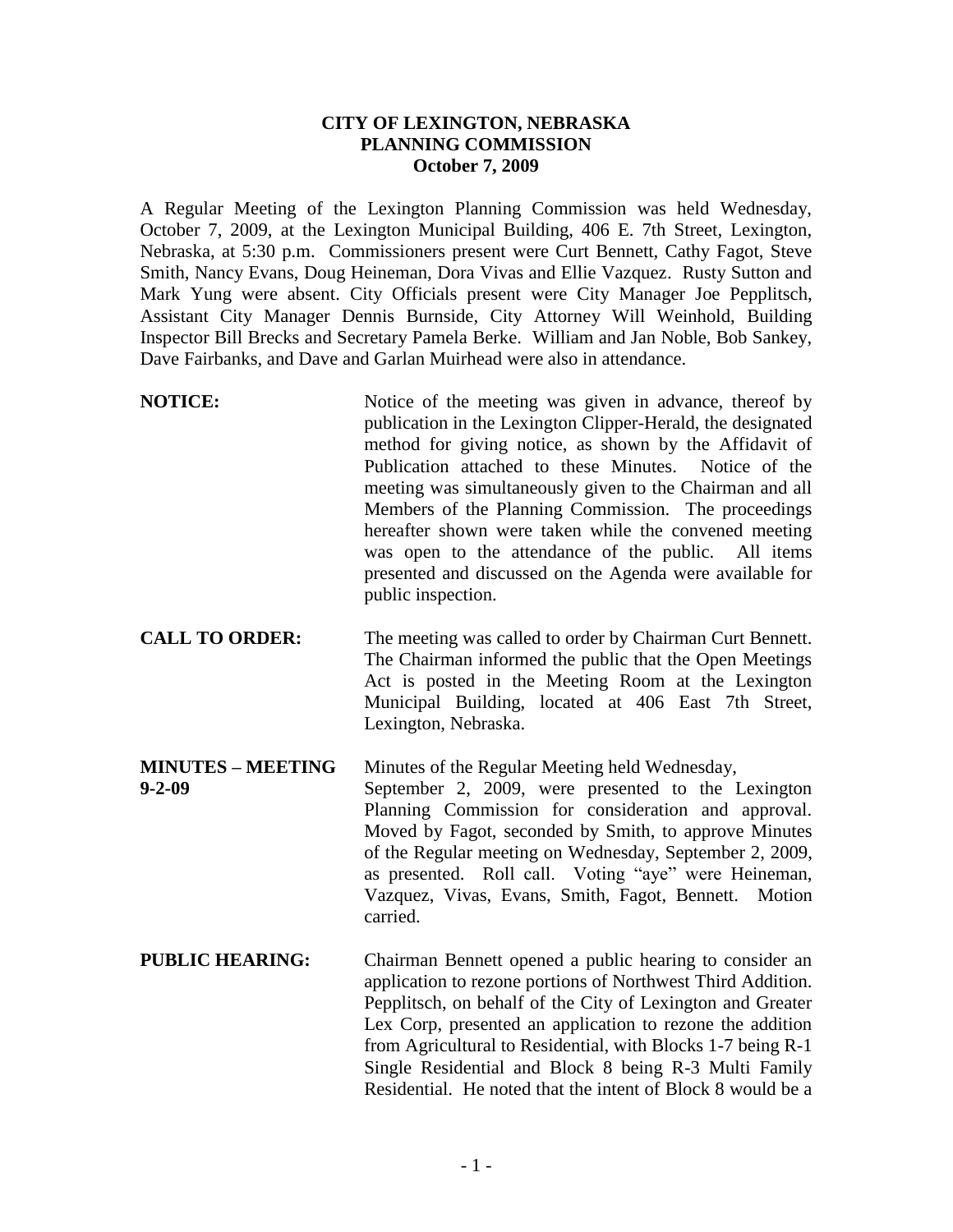planned development at some point but because there is no plan currently in place, that rezoning could be done at a later date. He also explained that infrastructure in the area would be done in phases and may be funded by the New Neighborhood grant recently received by the City of Lexington. He addressed concerns from citizens regarding low income housing being included in the area and increased traffic. There being no other discussion, the public hearing was closed.

Moved by Smith, seconded by Fagot, to recommend approval of the rezoning application for Northwest Third Addition with Blocks 1-7 to R-1 and Block 8 to R-3. Roll call. Voting "aye" were Heineman, Vivas, Vazquez, Evans, Fagot, Smith, Bennett. Motion carried.

**PUBLIC HEARING:** Chairman Bennett opened a public hearing to discuss the annexation of a portion of Northwest Third Addition not currently in corporate limits. Pepplitsch explained that as the Northwest Third Addition is a replat of two additions and additional property, portions of the area were not originally included within the corporate limits. Following discussion, the public hearing was closed. Moved by Evans, seconded by Heineman, to recommend approval of the annexation of the Northwest Third Addition into the corporate limits. Roll call. Voting "aye" were Smith, Vivas, Vazquez, Fagot, Heineman, Evans, Bennett. Motion carried.

- **SUBDIVISION:** Dave Muirhead, Secretary of Dawson County Agricultural Society, presented a subdivision application for the Dawson County Ag Society Subdivision. The entity is purchasing the former Dawson Public Power District warehouse property and plans to split it into 3 lots to be used as additional parking and access to the fairgrounds and as storage. It is anticipated that one lot will be sold. Discussion included access issues, utility easements, and authorizations to sign the dedication on the plat mylar. Following discussion, the public hearing was closed. Moved by Fagot, seconded by Vivas, to recommend approval of the subdivision application for the Dawson County Ag Society Subdivision. Voting "aye" were Heineman, Vazquez, Evans, Smith, Vivas, Fagot, Bennett. Motion carried.
- **ROUNDTABLE:** Burnside had information on the Nebraska Planning and Zoning Association Fall workshop in Hastings in